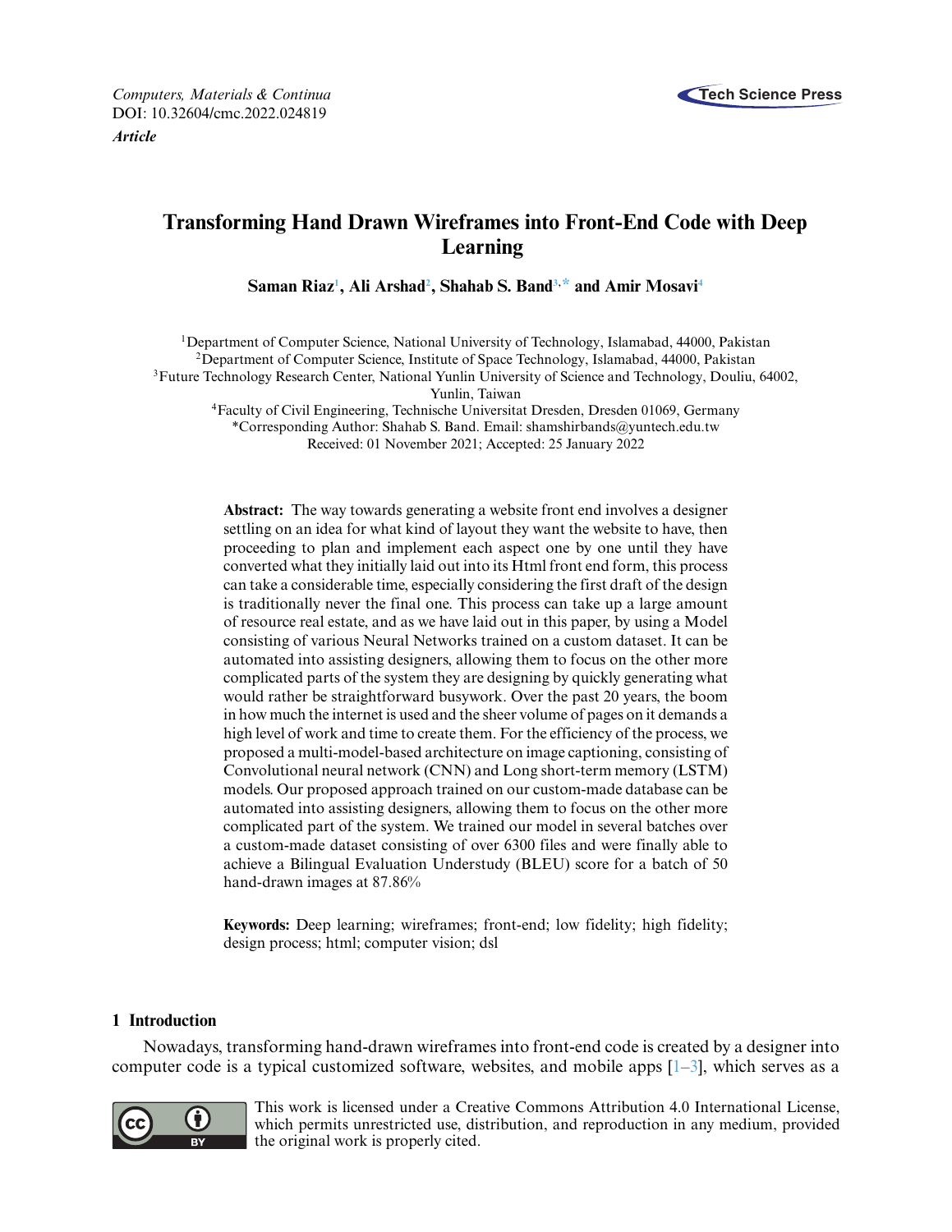rough idea of how we want the final structure to be. A key issue with this is that because sites are built of dozens if not thousands of different pages, having to create and design a sketch then converting that into functioning code can be extremely costly and time-consuming, as designers need to go through one by one and implement each required aspect of the final structure [\[1](#page-16-0)[,4\]](#page-16-2). All this time adds up and takes up a significant amount of development time for the projects, time that could be better used elsewhere, such as the more technical aspects of the work.

In our proposed work, the process of converting the wireframes to code involves passing the design to a developer/UI designer, having them implement the boilerplate graphical user interface (GUI)  $[1,5,6]$  $[1,5,6]$  $[1,5,6]$ , and then reiterate this product until they reach a stage that they or the client are satisfied with.

Deep learning changed front-end development by increasing prototypes speed and lowering the barrier for building software. In this paper, we tackle the issue and aim to facilitate the needs of designers by saving them a significant amount of time. Using deep learning techniques [\[2–](#page-16-5)[3,](#page-16-1)[7–](#page-16-6)[9\]](#page-16-7) would enable the automation of the creation process by simply letting the designers take their sketches and manipulate them using the model into HTML code. Using Neural Networks, we can employ them to learn the underlying patterns and context of elements on a sketch and convert them into front-end Html code [\[1](#page-16-0)[,4\]](#page-16-2), which they could then edit, customize or implement according to their needs. The objectives of our system are such that:

- Saves time: Removing the need for a large amount of busy work frees the designers to work on other more complicated or involved portions of their work as now the time to sketch to code conversation does not need to be painstakingly done over and over.
- Focus: Designing front-ends can sometimes be tedious and repetitive work, preventing developers from focusing on actual core logic. This system will help them focus on actual problems.
- Flexibility: This will allow us to quickly transition between different designs to test out what works best with the desired application, spending less time and resources with each iteration.
- Accuracy: With the implementation of our proposed technique, the system can produce an accurate extrapolation of the given sketches into their proper code form with an average of 87.86% accuracy.

The contribution of our proposed system, we found the best approach is through the usage of multi-Model deep learning  $[2-3,7-9]$  $[2-3,7-9]$  $[2-3,7-9]$  $[2-3,7-9]$  and computer vision  $[7-9]$  $[7-9]$  techniques to train a system to handle the vast number of variations in a hand-drawn wireframe. We believe that through a rigorous training process and implementation of these concepts, we can create a model capable of servicing various users' needs and generating a front end with a high amount of accuracy.

There were some major challenges in the creation of such a system:

- Dataset Disparity for a deep learning model.
- A large amount of time and resources are required in the creation of a new custom dataset.
- Hardware Limitations due to costly training times.
- Dividing the issue into sub problems, namely computer vision and language modeling problems.
- Getting each element to be recognized by the model, and correctly translated.

## **2 Backgrounds**

## *2.1 Sketches*

Sketching is a Hand-drawn mockup or User interface design shown in [Fig. 1;](#page-2-0) it is the basis of a user interface before prototyping [\[10,](#page-16-8)[11\]](#page-16-9), and coding. Sketching [\[12\]](#page-16-10) comes after the idea of a website or any application before building screen mockups in a website wireframe tool. Sketching refers to the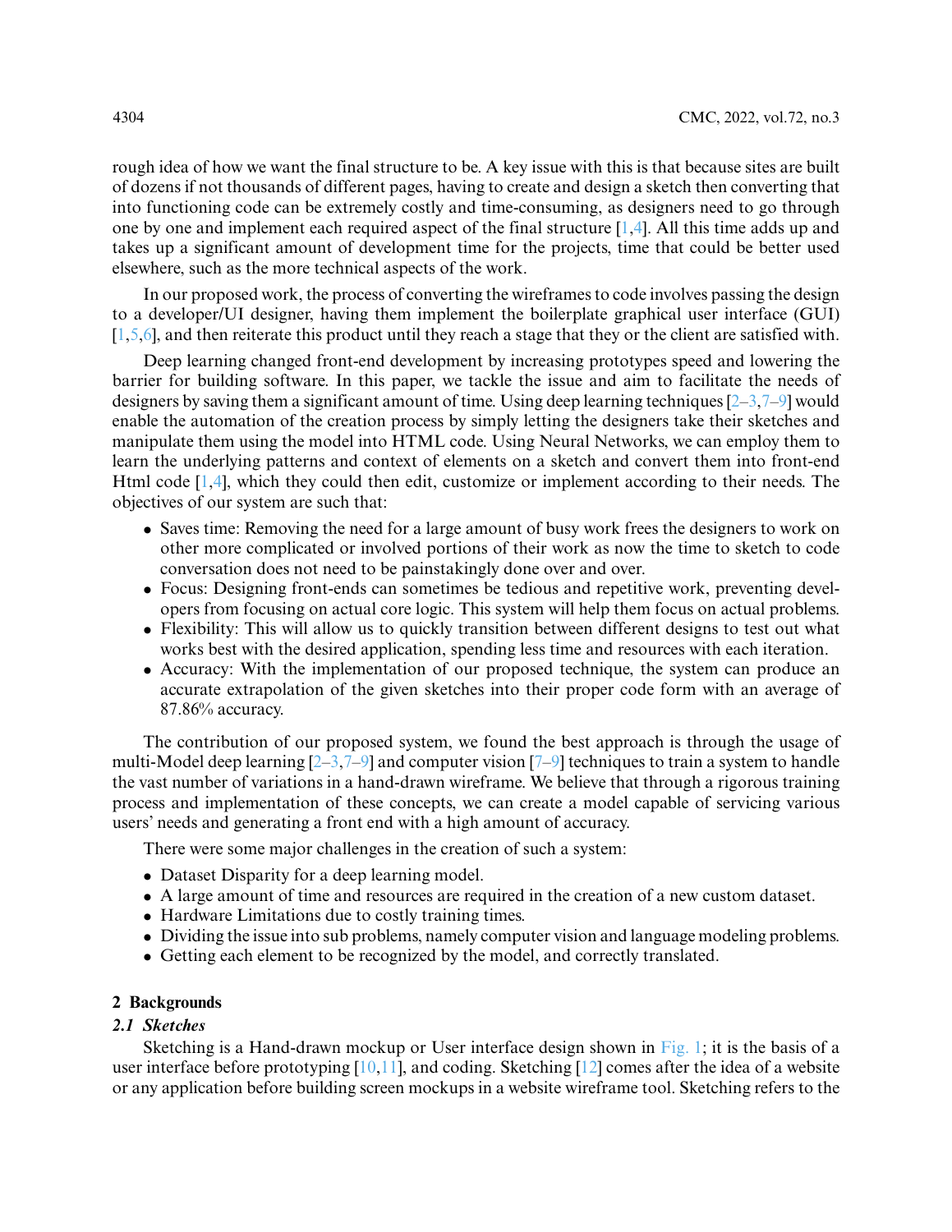act of working through all the possible ways you could make your idea into an interface reality [\[12\]](#page-16-10). At the end of the UI sketching process, you should know that you have figured out the absolute best way to bring your product to the screen. However, you choose to sketch your initial User Interface ideas; keeping it simple and not spending too much time on it is essential.



**Figure 1:** Representation of a user interface designed for a website

## <span id="page-2-0"></span>*2.2 Wireframes*

A wireframe [\[13](#page-16-11)[,14\]](#page-16-12) is a simple representation of a products design. They represent a way to get ideas down quickly. They help designers focus on the more functional aspect before moving on to the finer details. They are generally two types of wireframes: Low-fidelity wireframes [\[15\]](#page-16-13) and High-fidelity wireframes [\[16\]](#page-16-14). A low-fidelity wireframe is a simple representation shown in [Fig. 2a.](#page-2-1) It can be a drawing on a whiteboard, a rough sketch drawn on pieces of paper, just as long as it can properly communicate the purpose of what we want to create. High-fidelity wireframes are more complete representations of the end product, which is shown in [Fig. 2b.](#page-2-1) They help to communicate how aesthetic features support essential functionalities.



<span id="page-2-1"></span>**Figure 2:** Representation of low fidelity wireframes (a) and high fidelity wireframes (b)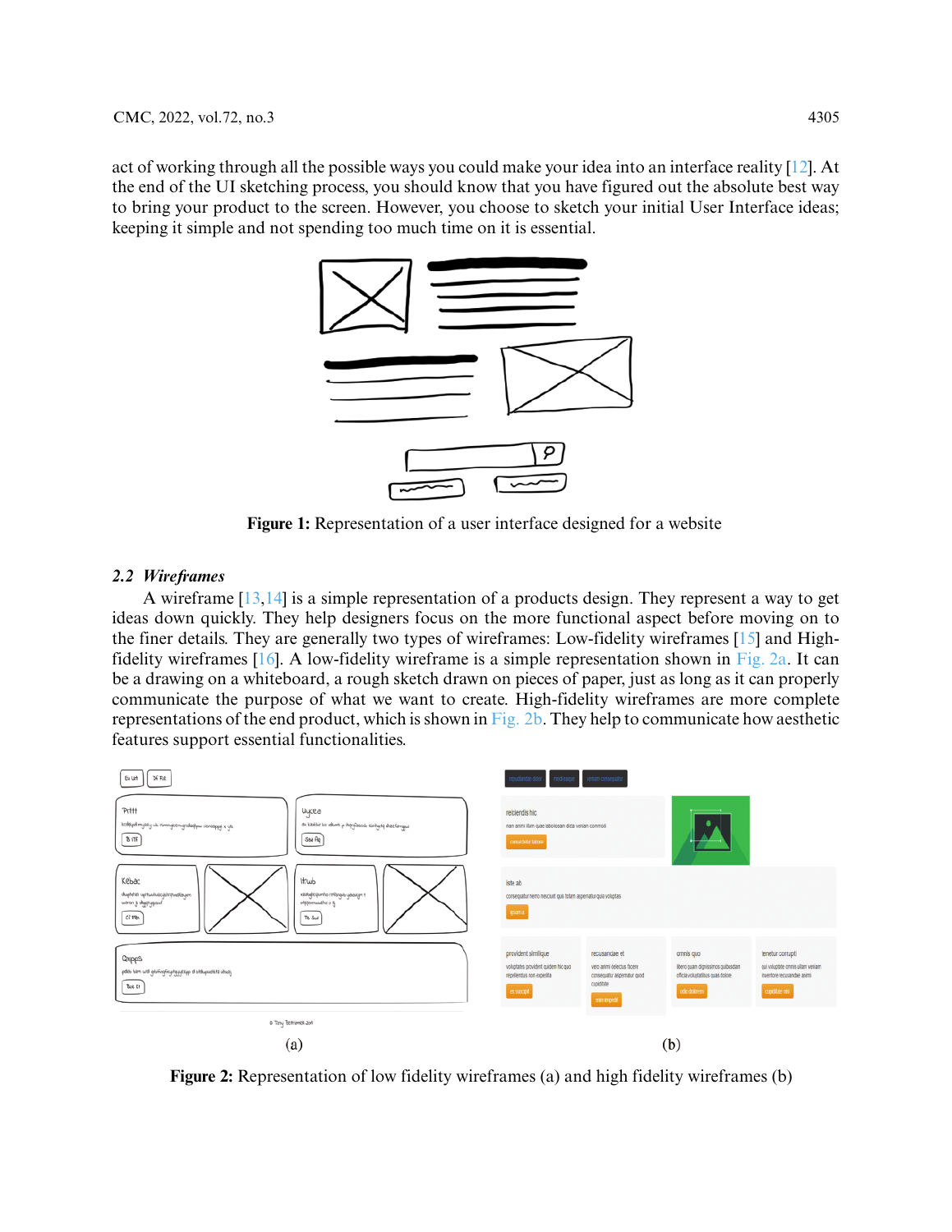#### *2.3 Frontend*

Front-end design consists of user experience elements on the web page or application, including menus, pages, buttons, icons, links, graphics, etc. The front-end is a combination of the following technologies such as HTML [\[17\]](#page-16-15), CSS [\[18\]](#page-16-16), and Javascript [\[19\]](#page-16-17).

## **3 Literature Review**

In this section of the paper, we explore the current studies and research done in the field of sketch to code conversion.

Beltramelli proposed pix2code [\[4\]](#page-16-2), which managed to implement, which managed to convert high-fidelity wireframes into code. They trained their model with stochastic gradient descent [\[20\]](#page-16-18) to simultaneously learn to model sequences and Spatio-temporal visual features [\[21\]](#page-16-19) to generate variablelength strings of tokens from a single GUI image as input. It was designed to process the input data; the Author model learns from the pixel values of the input image alone. Pix2code converted screenshots to code, but it cannot still convert hand-drawn wireframes into code. At the same time, our proposed method converted hand-drawn sketches into code.

Alexander Robinson proposed Sketch2code [\[1\]](#page-16-0) by which attempts to solve the problem of translating wireframe sketches into code using deep learning [\[22\]](#page-17-0) that showed considerable success over classical techniques when applied to other domains, particularly in vision problems.

DeepCoder [\[23\]](#page-17-1), a system created to generate computer programs by leveraging statistical predictions to augment traditional search techniques done by MatejBalog, Alexander L. Gaunt, Marc Brockschmidt, Sebastian Nowozin, and Daniel Tarlow. In another work by Gaunt et al., the generation of source code is enabled by learning the relationships between input-output examples via differentiable interpreters. Program generation like this is a very active research field but program generation from taking visual inputs is still an unexplored area that our research paper attempts to explore.

Tuan Anh Nguyen and ChristophCsallner on Reverse Engineering Mobile Application User Interfaces (REMAUI) [\[24\]](#page-17-2). REMAUI identifies user interface elements such as images, texts, containers, and lists, via computer vision [\[25\]](#page-17-3) and optical character recognition (OCR) [\[26\]](#page-17-4) techniques. This is a good example of how these types applications take a wireframe or high-fidelity image and translate them into code. These applications with structure also solve all the associated styles with it, but it faces the problem of adding new examples, which is challenging and time-consuming. The problem is made worse by the inclusion of style in the designs, leading to a significantly higher variation than the digital drawings in the low fidelity designs [\[1\]](#page-16-0).

SILK [\[27\]](#page-17-5) by James A. Landay (Human-Computer Interaction Institute School of Computer Science Carnegie Mellon University). SILK is an interactive tool that allows designers to sketch and an electronic pad quickly. It then retains the "sketchy" look of the components. The system facilitates quick prototyping of interface ideas through the use of gestures for sketch creation and storyboards.

It uses a combination of computer vision [\[7](#page-16-6)[–9\]](#page-16-7) techniques to classify shapes drawn on a digital surface into predefined components such as corner detection and line detection, classify shapes and application elements such as buttons, text, textfield, box, etc. The main advantage of SILK [\[27\]](#page-17-5) over paper sketches is that it allows the storyboards to come alive and permits the designer or test subjects to exercise the interface in this early, sketchy state.

While the concept of turning wireframes into code is not new, as with the advancement of machine learning, more work has been put into it, but it still runs into some complex challenges. Thus, our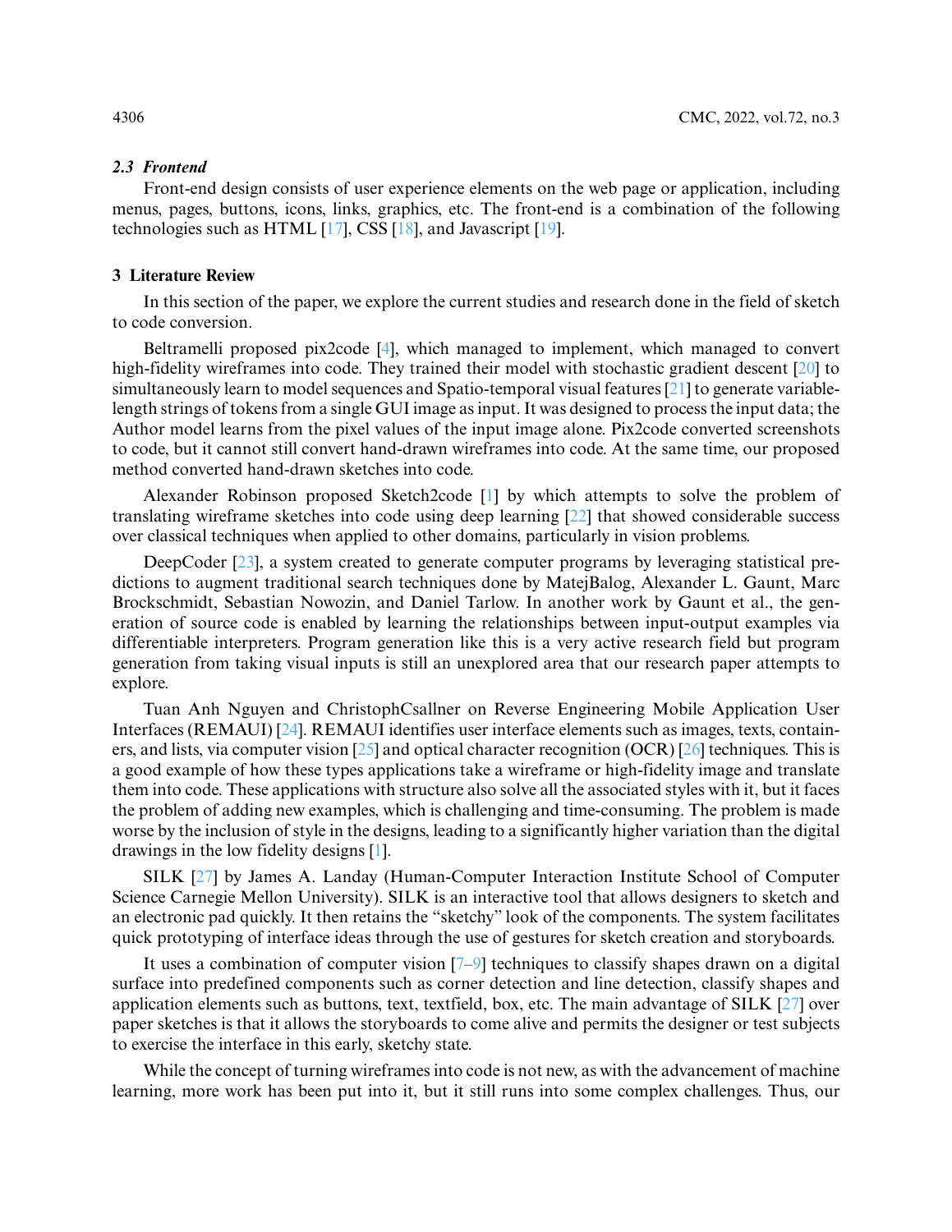primary analysis focused on two key papers, Sketch2code [\[1\]](#page-16-0) and Pix2code [\[4\]](#page-16-2), each concerned with a specific conversion aspect.

We have focused on two main research areas: the first one in turning high fidelity wireframes such as digital mockups into code and secondly converting low fidelity drawings into code. Both these studies have one thing in common: the translation of wireframes designs into a coded form. The significant difference is the fidelity of the designs being translated.

From our examination of the current work done, we saw that there was a limited number of elements considered in the research, which we believe could be improved upon, along with this the primary dataset contained GUI images and their associated code, so we decided to make alterations within the primary dataset to make it look more hand-drawn. To this end, we created a model with various optimizations to ensure better accuracy and training times, along with an increased amount of considered elements in its conversion from wireframes into code.

## **4 Techniques**

## *4.1 Computer Vision Techniques*

To build a system that could detect the various aspects of our sketches, such as the lines and edges, we needed to use computer vision techniques [\[7–](#page-16-6)[9\]](#page-16-7). Computer vision is how a computer can understand images or videos; it relies on acquiring, processing, and analyzing digital images and using information supplied to it, to create a context in which to break down said images.

## *4.1.1 Edge Detection*

To make our system work, we need to consider how we go about detecting the various elements in our wireframe [\[13\]](#page-16-11) sketches. To this end, when we draw a wireframe symbol consisting of straight or sometimes rounded edges, the CNN will detect these edges effectively given enough sample size.

There are various techniques commonly used to detect edges:

- The Sobel operator [\[28\]](#page-17-6) computes the gradient map of an image and then yields edges by thresholding the gradient map.
- The Canny operator [\[29\]](#page-17-7) extends the Sobel operators, which adds Gaussian smoothing as a preprocessing step and uses the bi-threshold to get the edges.
- Richer Convolutional Features [\[30\]](#page-17-8) is a state-of-the-art deep learning approach using convolutional networks.

#### *4.1.2 Segmentation*

The sketches that one would create many types of elements, for example, buttons, image boxes, radio buttons, checkboxes, text boxes, etc. To make sure these various elements are detected adequately to be converted into code, we need a system to segment [\[31\]](#page-17-9) each part of the sketch and classify them for our system to convert them to their correct forms.

The approach we researched consisted of using a U-Net Model [\[32\]](#page-17-10) that is trained to segment a hand-drawn image by color-based segmentation [\[33\]](#page-17-11). It derives its name from how its architecture, when visualized, seems to lay out what it is. It derives its name from how its architecture, when visualized, seems to lay out what it is can be said as the shape U.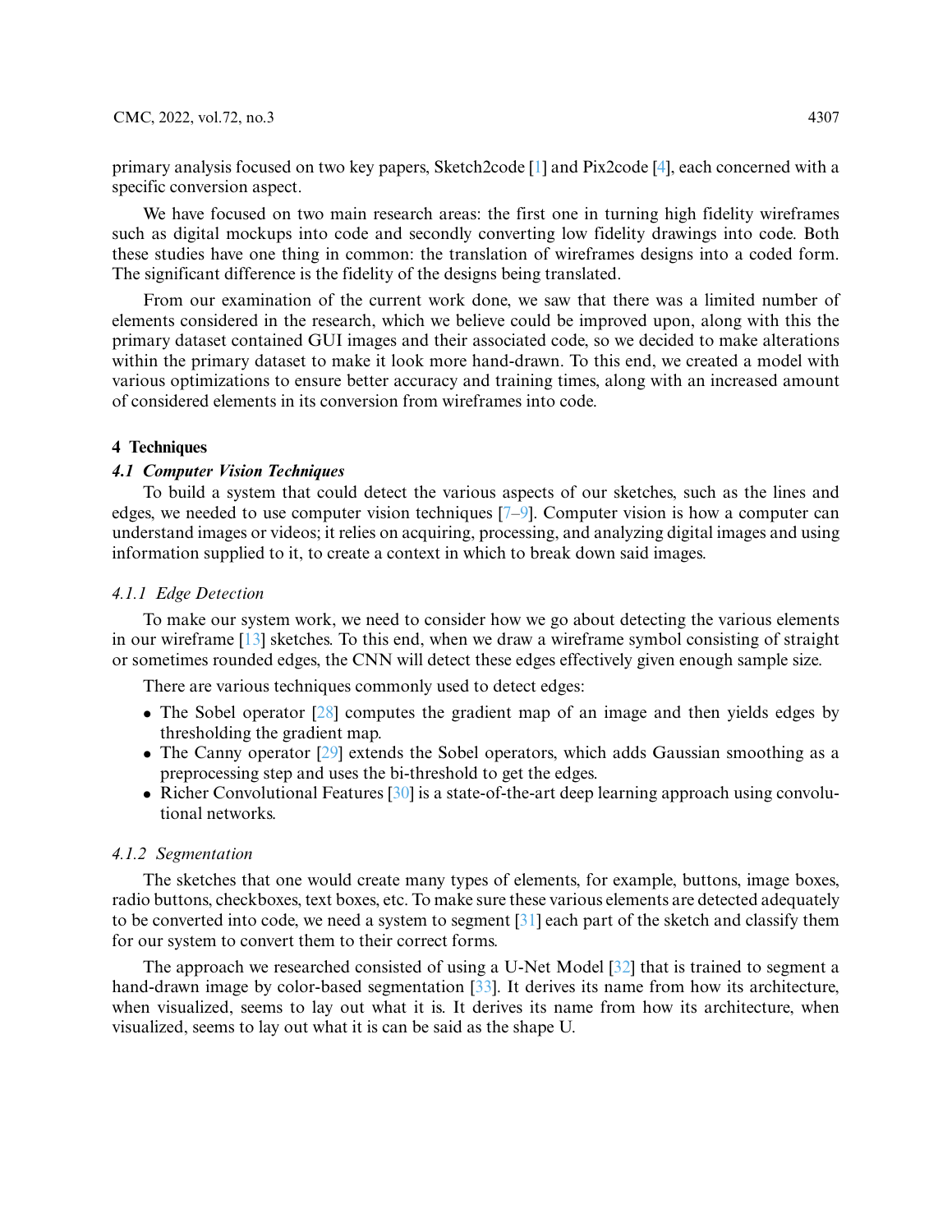## *4.1.3 Data Augmentation*

One of the key hurdles for our work was the lack of available data; to this end, we needed to employ the concept of data augmentation [\[34\]](#page-17-12). Data augmentation is the technique of increasing the amount of data available by slightly modifying different copies of the existing data and turning them into new data.

Our methods of data augmentation involved manipulating our current hand-drawn images by Altering the scale, Flipping and Rotating, Changing Brightness and Contrast and Adding Noise. Through this augmentation, we were able to achieve a certain amount of variation within the dataset, mainly used to counter overfitting problems that arise from the use of our synthesized dataset.

## *4.2 Scripting Techniques*

To increase the sample size of the primary dataset, we finally decided to employ a custom script that would directly alter the CSS elements present in the GUI images. We tried to introduce various human elements and variations to the images like skewed lines, fonts that resemble human writing, rounded off edges, clear white background with the elements drawn in black, etc. We were successfully able to replicate a hand-drawn feeling to the primary dataset, though produced synthetically.

#### *4.3 Deep Learning Techniques*

Machine learning serves as the basis for our entire system to work. It is a greatly emerging and powerful tool used to give computers the ability to learn and adapt to serve purposes without explicitly programming each function. It achieves this by being fed a large amount of data and "teaching" it how to analyze and use that data to then work on newer information for a specific task. We chose machine learning as it is excellent for classification and detection tasks, along with helping to automate busywork significantly. In this section, we talk about the essential techniques we explored and used in our approach.

## *4.3.1 Convolutional Neural Networks*

Convolutional Neural Networks [\[30](#page-17-8)[,35\]](#page-17-13) are deep learning [\[3\]](#page-16-1) algorithms that take input images and assign a level of weight and basis to them. Using those weights can better differentiate one image from another.

CNN's use raw pixel data as input when incorporated into image-based projects, and they consist of input, output, and hidden layers shown in [Fig. 3,](#page-6-0) and these hidden layers consist of Convolutional layers, Pooling layers, and Fully connected layers. The way we have incorporated CNNs in our work is an Encoder. This encoder used as means through which the model encodes, and understands the elements present in the hand-drawn image. With this, we can classify various types of elements present in a Wireframe [\[13\]](#page-16-11) Image.

## *4.3.2 Recurrent Neural Networks*

RNNs are a robust form of neural network that uses their internal state (memory) to process a variable length of sequences of inputs; this makes them great for applications involving handwriting recognition. There are two of the types of RNNs that are made use of are Long short-term memory (LSTM) [\[36\]](#page-17-14) and Gated recurrent units (GRUs) are a gated mechanism in RNNs; they lack an output gate and thus have fewer overall parameters than an LSTM. They serve well as encoders and decoders [\[37\]](#page-17-15), as they provide context to the images in the form of a sequence of tokens. In our system we used GRU as a decoder.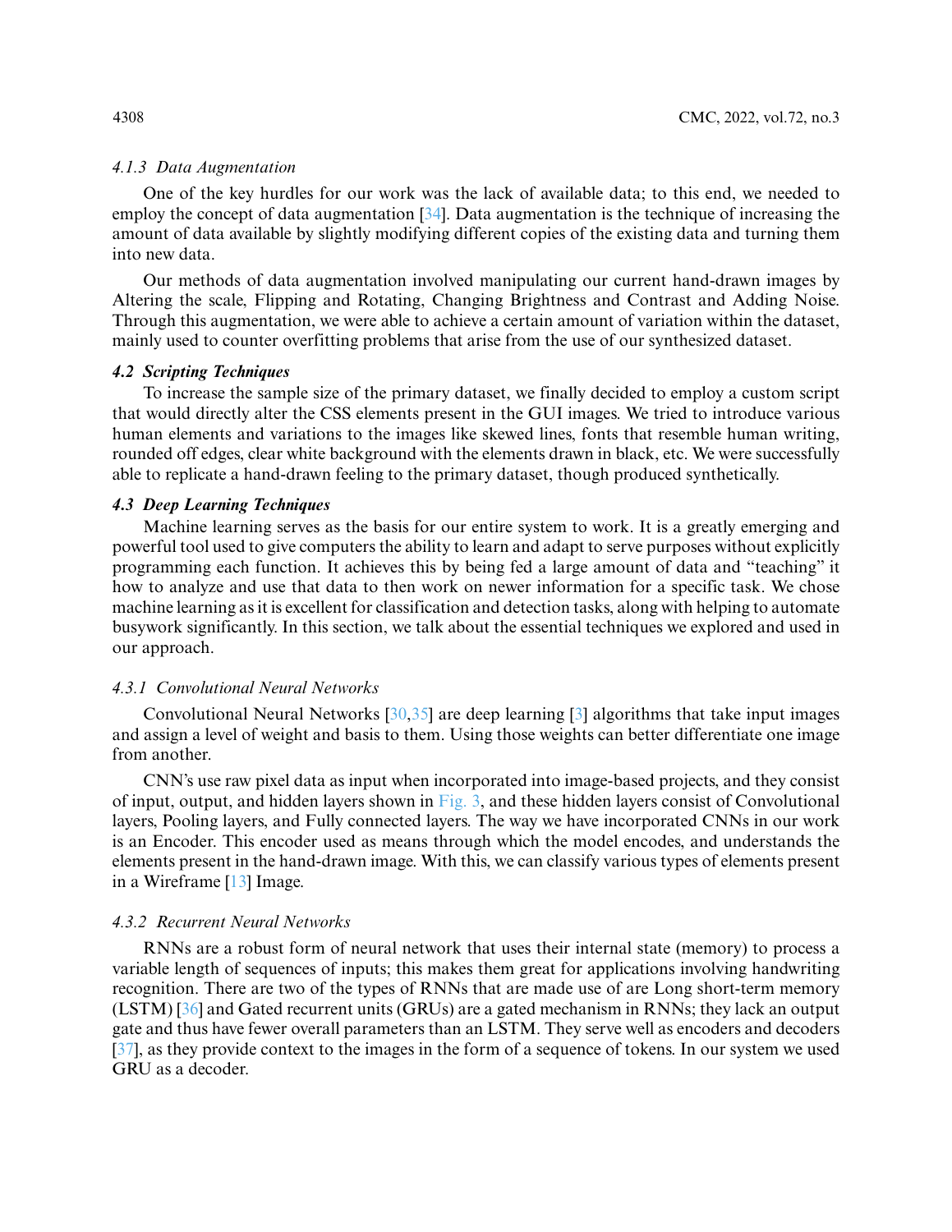

**Figure 3:** The architecture of Convolutional Neural Network

#### <span id="page-6-0"></span>*4.3.3 Fine Tuning*

All image tensors [\[38\]](#page-17-16) were compressed into simple images and were converted into low-resolution images to save memory. These low-resolution images were then converted again into image tensors for further resource-saving. Although the model has been relatively optimized since it started working, it is costly to Pre-Process, so to evaluate it, we had to reduce the sample size. In addition to this, to train such a complicated Model with our Improvements on the total sample size, we used a Cloud Server [\[32\]](#page-17-10) (Google Cloud Services) to train it.

#### **5 Methodology**

To conduct an applied research study and develop methods that convert a Hand Drawn Wireframe into a working HTML code with a Hand Drawn Wireframe into a working HTML code with a Hand Drawn Wireframe into a working HTML code with Deep Learning. We used a primary dataset acquired from the research conducted by Tony Beltramelli [\[39\]](#page-17-17), which contained over 1750 Images with relation to their appropriate code files. We used this primary dataset [\[39\]](#page-17-17) as a basis for our dataset that we later improved upon, and trained over a series of Neural Networks [\[40\]](#page-17-18) based on an Image Captioning Architecture. With the help of this approach, we were able to convert a given Hand Drawn Image of a Wireframe  $[1,15,16]$  $[1,15,16]$  $[1,15,16]$  into its HTML  $[13]$  file.

## *5.1 Dataset*

Our approach required a larger dataset consisting of hand-drawn wireframes and their associated code.

We used Tony Beltramelli's research dataset [\[39\]](#page-17-17) as our primary dataset, which contained over 1750 GUI Images and their associated Code Files. However, since we required Hand Drawn Images, we had to take specific steps to achieve a modified Dataset that our approach used effectively. Our modified dataset contains Images that are limited to look as close as possible to a hand-drawn image shown in [Fig. 4](#page-7-0) and has a sample size of 6300. We also altered the images and the code files with the addition of newer elements which is shown in [Fig. 5.](#page-7-1)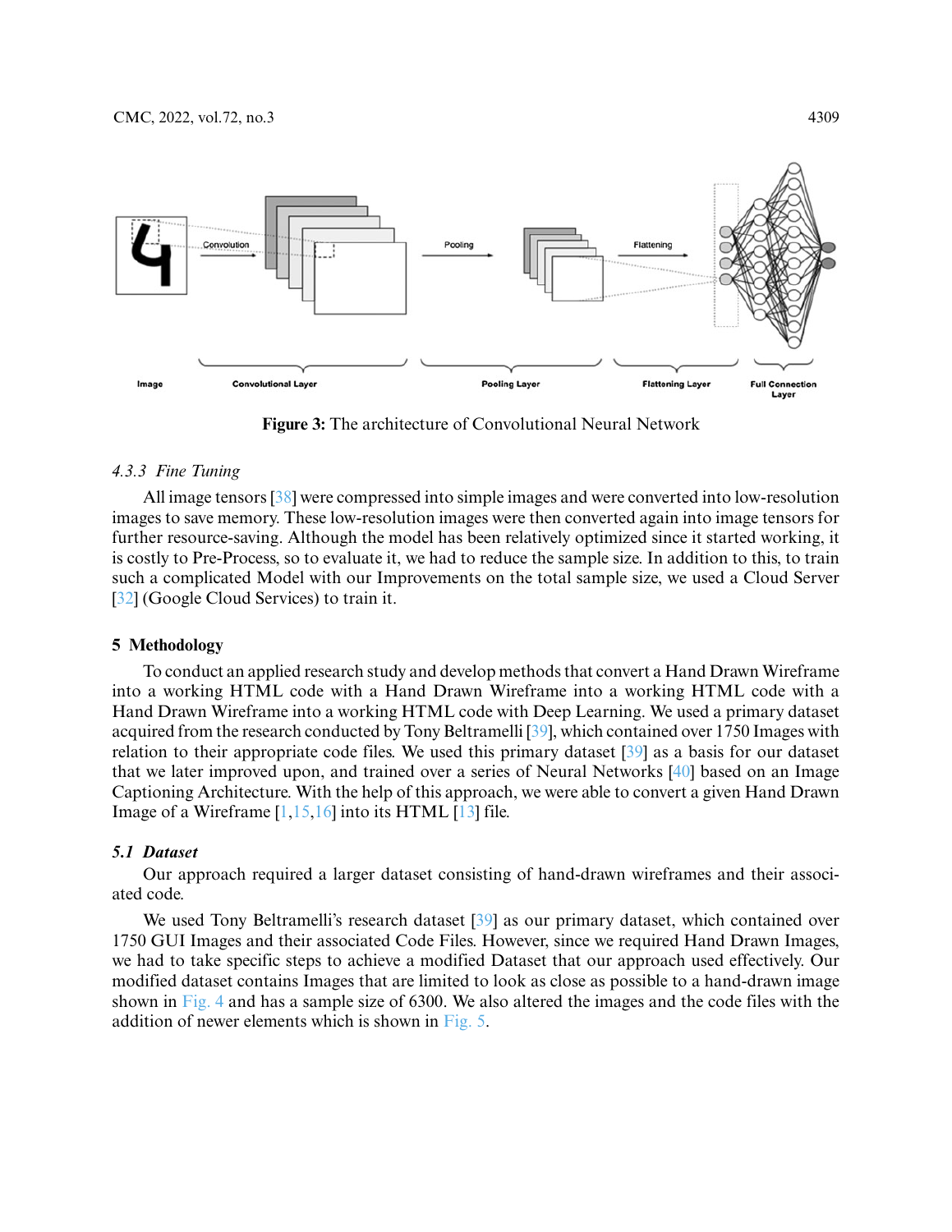<span id="page-7-0"></span>

<span id="page-7-1"></span>**Figure 5:** Elements key for our wireframe images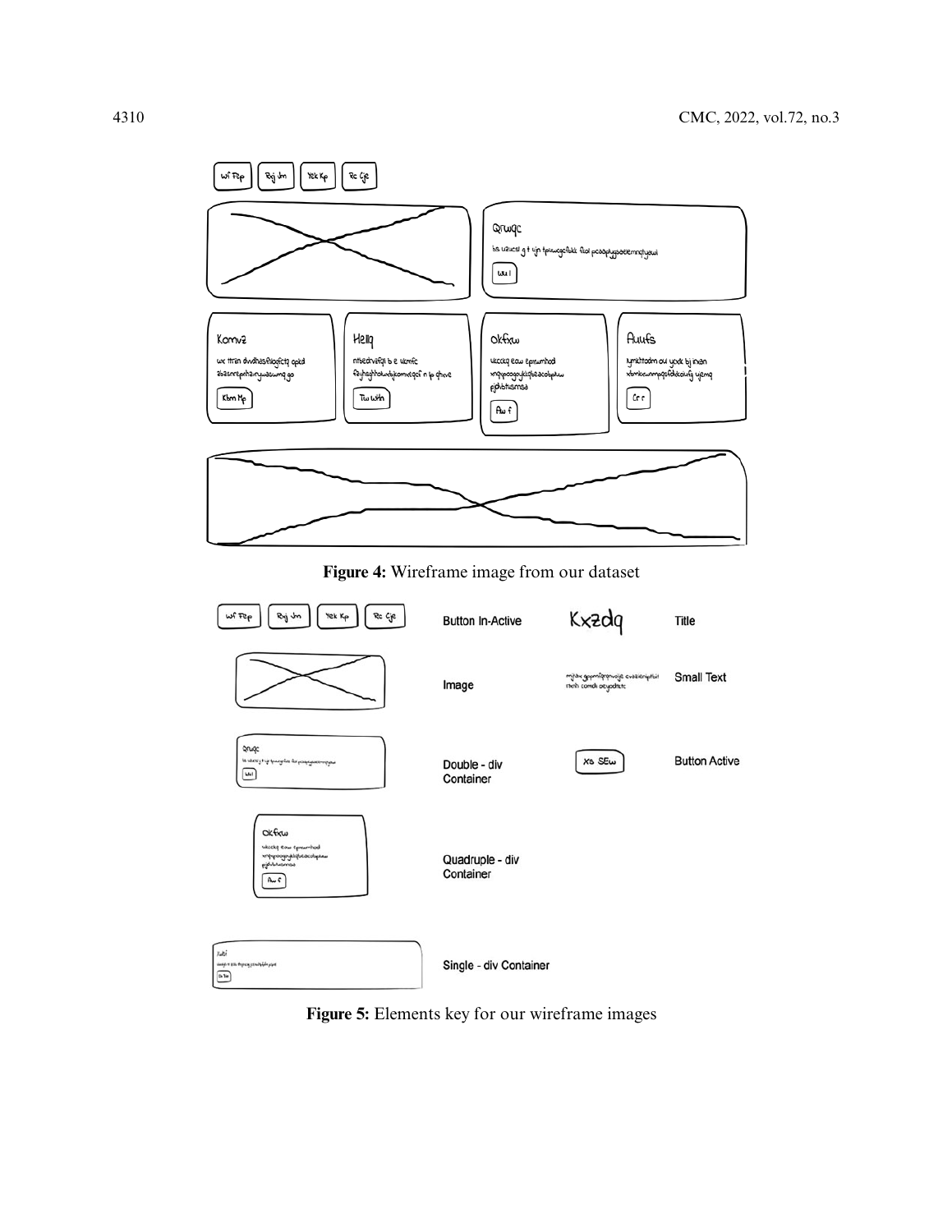#### *5.2 Framework*

Our expected input image was a white background with elements drawn in a darker color fed into the Framework. The front end was intended to make it easier to feed the input from the User. The image was then processed into the Model, where Model tries to learn elements present in the image and the context that each element has, including its sequence and structure. Our proposed Framework shows in [Fig. 6](#page-8-0) how a wireframe image is passed into our Deep Learning model and how it is eventually processed into our required output. The output of the Model was a sequence of DSL [\[1,](#page-16-0)[4\]](#page-16-2) tokens shown in [Fig. 6,](#page-8-0) which is Twitter Bootstrap  $[41]$ , the reason being the limit on the sequence of GRU  $[5,42]$  $[5,42]$ tokens. These DSL [\[1,](#page-16-0)[4\]](#page-16-2) tokens were then fed into a custom-made compiler that was finally converted into an HTML [\[13\]](#page-16-11) file, the expected output from our Framework.



**Wireframe Image** 

**Figure 6:** Flowchart of our proposed approach

#### <span id="page-8-0"></span>*5.3 Technical Approach*

Our proposed image captioning architecture based model shown in [Fig. 7.](#page-9-0) Every image is first encoded with a CNN-based encoder [\[5\]](#page-16-3) model, and every code part that is first converted into one-hot encoding [\[43\]](#page-17-21) is then encoded with a language model composed of stacks of GRU [\[44\]](#page-18-0) layers. These two encoders are then concatenated and are fed into another stack of GRU layers which behave as a decoder [\[5\]](#page-16-3). It performs token-level modeling by using one-hot encoded vectors [\[45\]](#page-18-1), eliminating any need for word embedding techniques such as word2vec [\[20\]](#page-16-18), resulting in costly computations. After which, a softmax layer  $[43]$  is used to output tokens based on the DSL  $[1,4]$  $[1,4]$  vocabulary size. Those tokens are then fed into the custom bootstrap HTML compiler, which outputs HTML code. It is created with the help of TensorFlow and Keras [\[46\]](#page-18-2).

A rough image along with its associated code is used to train the model. After the model is trained, it gives us the output in the form of tokens that are then passed into the compiler, which generates its pure HTML and CSS shown in [Fig. 8.](#page-9-1)

#### **6 Experiment**

#### *6.1 Experiment Setup*

As stated before, we decided to use Tony Beltramelli's research dataset [\[39\]](#page-17-17), which consisted of over 1750 GUI images and their associated code files. However, since our input requirement was a handdrawn image, we required low-fidelity wireframes and associated code files. Since such a convenient dataset was not available in quality and quantity, we decided to alter and make modifications within the primary dataset, to give it a feel as close as possible to a hand-drawn image. We researched various techniques for making this possible; however, we ended up relying on a script that directly alters the CSS properties of the GUI image front ends. The images were altered in a way to produce a handdrawn image shown in [Fig. 9.](#page-10-0)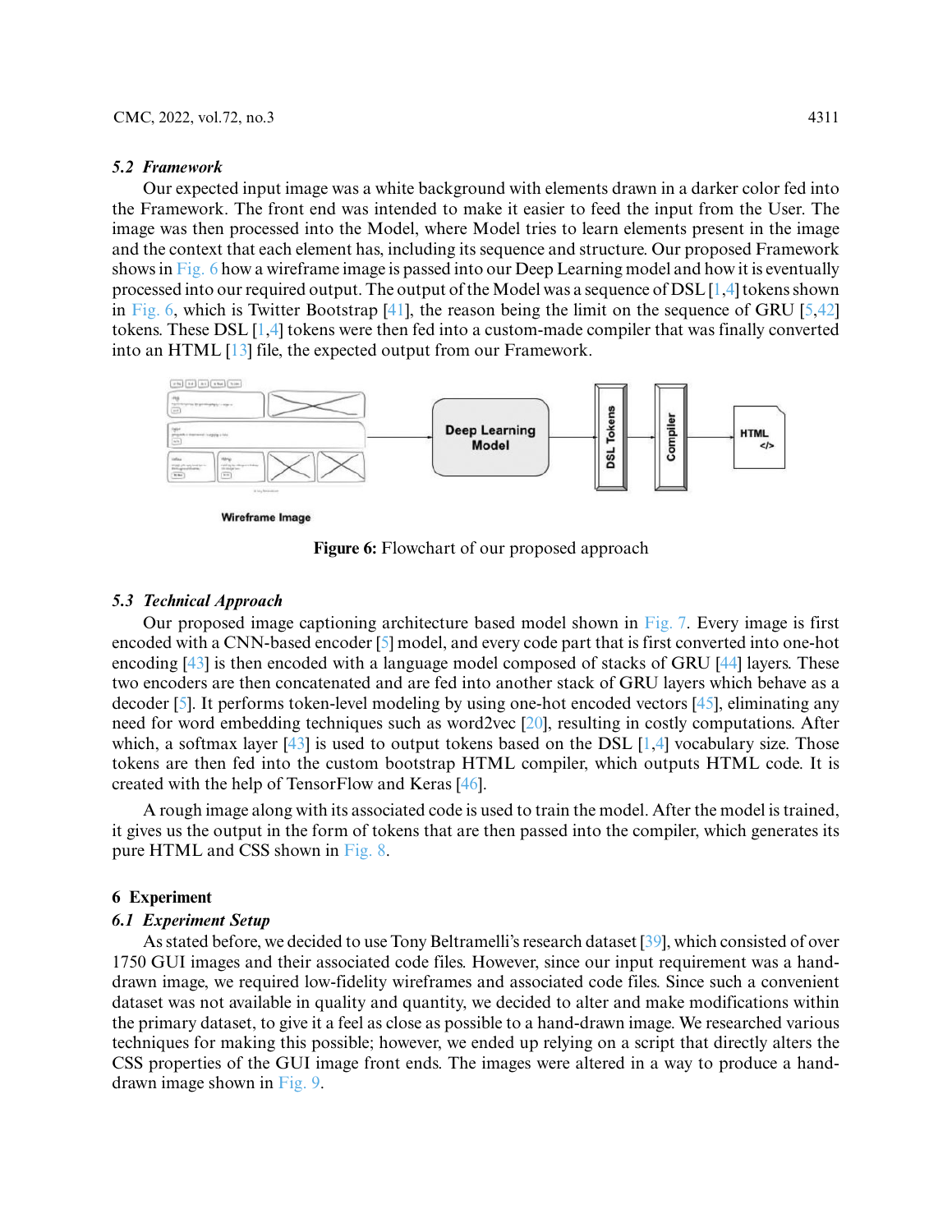

**Figure 7:** Architecture of our proposed approach

<span id="page-9-0"></span>

| <b>Do Охроуір</b><br>Qxqruzd Do                                                          | Dm Mygyrh                                                                               |                                                                                 |
|------------------------------------------------------------------------------------------|-----------------------------------------------------------------------------------------|---------------------------------------------------------------------------------|
| Exfnp<br>fhtsdckdragkvit bpmndl pjzjw derms ptcodd ace vjvgpsjspd<br><b>Red Dqlkxi</b>   |                                                                                         | Oaktp<br>jlwarmqxzt mvasswki c jro uhialgsdanjvpugwicuymqzemckptc<br>Xxt Tpvtuv |
| Twcxg<br>nwpzdyj kpo h kmahbccire innic xxqybdzy tguxilodnmfu str<br>Megi Itrit          |                                                                                         |                                                                                 |
| Edisc<br>bouzhvte ri yxu mv avosxnfobz<br>ulkbyutsoaalc f ejdlpbngxd<br><b>Mmcma Awu</b> | Ptjtr<br>vmup old hfmx omxjy uhzvbtsgaip i<br>hggoghbppqypgcrudgip<br><b>Mhvgc Ctvd</b> | SAMPLE SAMPLE<br>Guildriven con 198100206<br><b>Admission and CONSTRUCTS</b>    |

**Figure 8:** HTML/CSS

<span id="page-9-1"></span>The very first step we did was to pre-process our image data. Load images from an npz file extension by converting them to a png format, using the PIL library. After loading the images, we resized them from their former size of  $1380 \times 2400$  to  $256 \times 256$ . This preprocessing step aimed to reduce the amount of processing power needed to process UINT8 image tensors. The image tensors were converted to npz and fed into the model. The next step was to pre-process the language files of the dataset. A Vocabulary is made, which consists of all the elements that are present within an image. We updated this vocabulary by the addition of a newer element for classification.

A total of 18 classes were used to predict the labels that are mentioned in [Tab. 1,](#page-10-1) using Keras we have a detailed summary of the model.

Total parameters shown in [Tab. 2](#page-11-0) are 139,723,686; apart from this, all libraries used in building and evaluating this project is as numpy, lorem\_text, nltk, argparse, keras.models, keras.callbacks, keras.layers, keras.optimizers, spacy.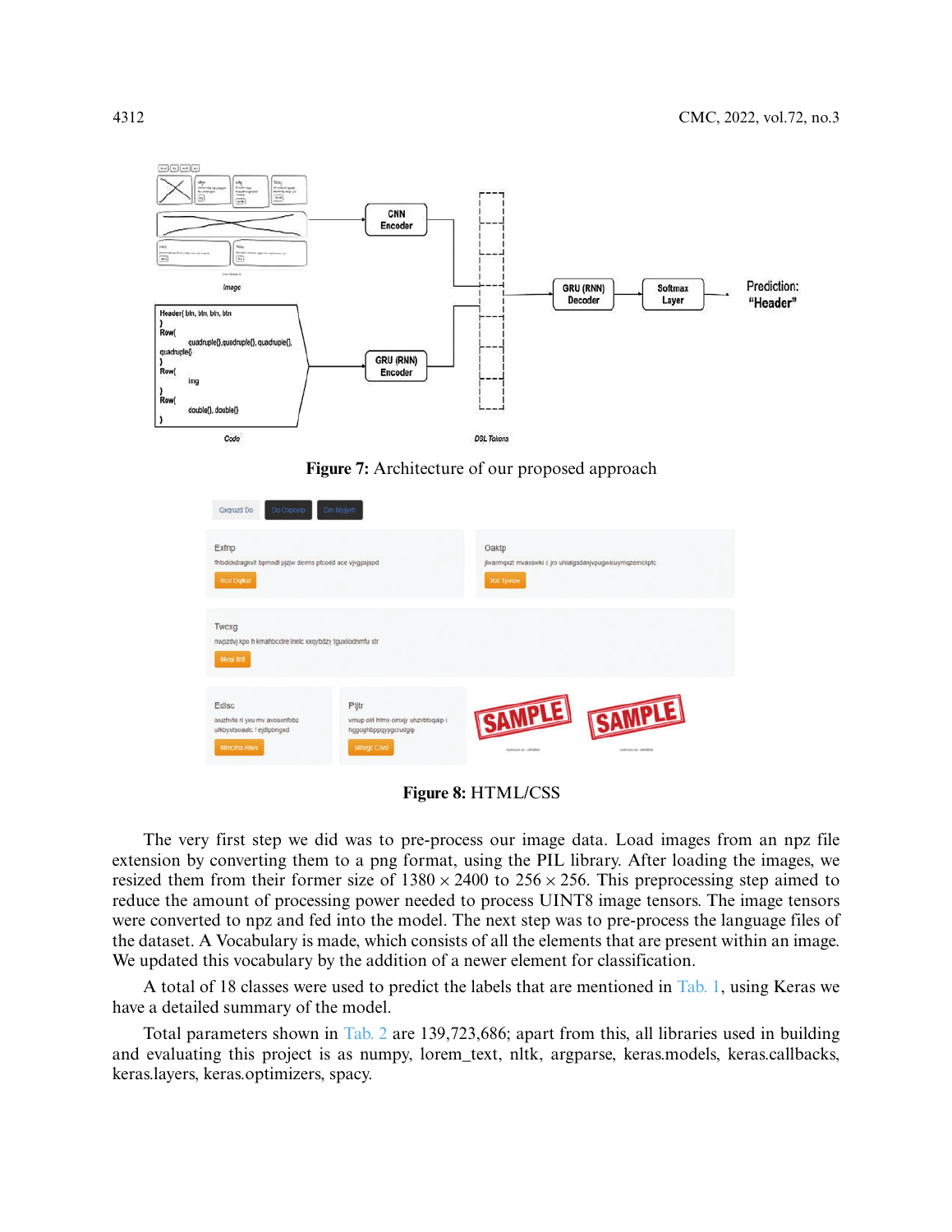| 地区<br>Sn Mat                                                     |  |
|------------------------------------------------------------------|--|
| Rrgmo                                                            |  |
| juzyetan dgf izgam zuwech zwjrfeq exobaduexmfakeo ipuc<br>Gyn Nf |  |
| <b>Bbqrs</b>                                                     |  |
| gstpismd aygo vodfegun iq xithiyongf vidpat inmscuaugn           |  |
| ou ukz                                                           |  |
| Ajcfn                                                            |  |
| godyszkólyv dsops utc konycjk dhfucehnzzzh xfo skalficz<br>UpfF1 |  |



<span id="page-10-1"></span><span id="page-10-0"></span>

| Ref no. | Token           | Description                              |
|---------|-----------------|------------------------------------------|
| 1       | <start></start> | starting tag for the token.              |
| 2       | $<$ END $>$     | ending tag for the tokens.               |
| 3       |                 | opening braces                           |
| 4       |                 | closing braces                           |
| 5       | <b>Btn</b>      | button tag                               |
| 6       | btn-active      | active button tag                        |
| 7       | btn-inactive    | inactive button tag                      |
| 8       | btn-orange      | orange coloured button tag               |
| 9       | btn-green       | green coloured button tag                |
| 10      | btn-red         | red coloured button tag                  |
| 11      | Row             | tag donating row section                 |
| 12      | Single          | div container that covers the full row   |
| 13      | Double          | div container that covers half the row   |
| 14      | quadruple       | div container that covers quarter of the |
|         |                 | row                                      |
| 15      | Header          | header tag                               |
| 16      | Text            | text tag                                 |
| 17      | small-title     | smaller font size title tag              |
| 18      | Img             | image tag                                |

**Table 1:** Vocabulary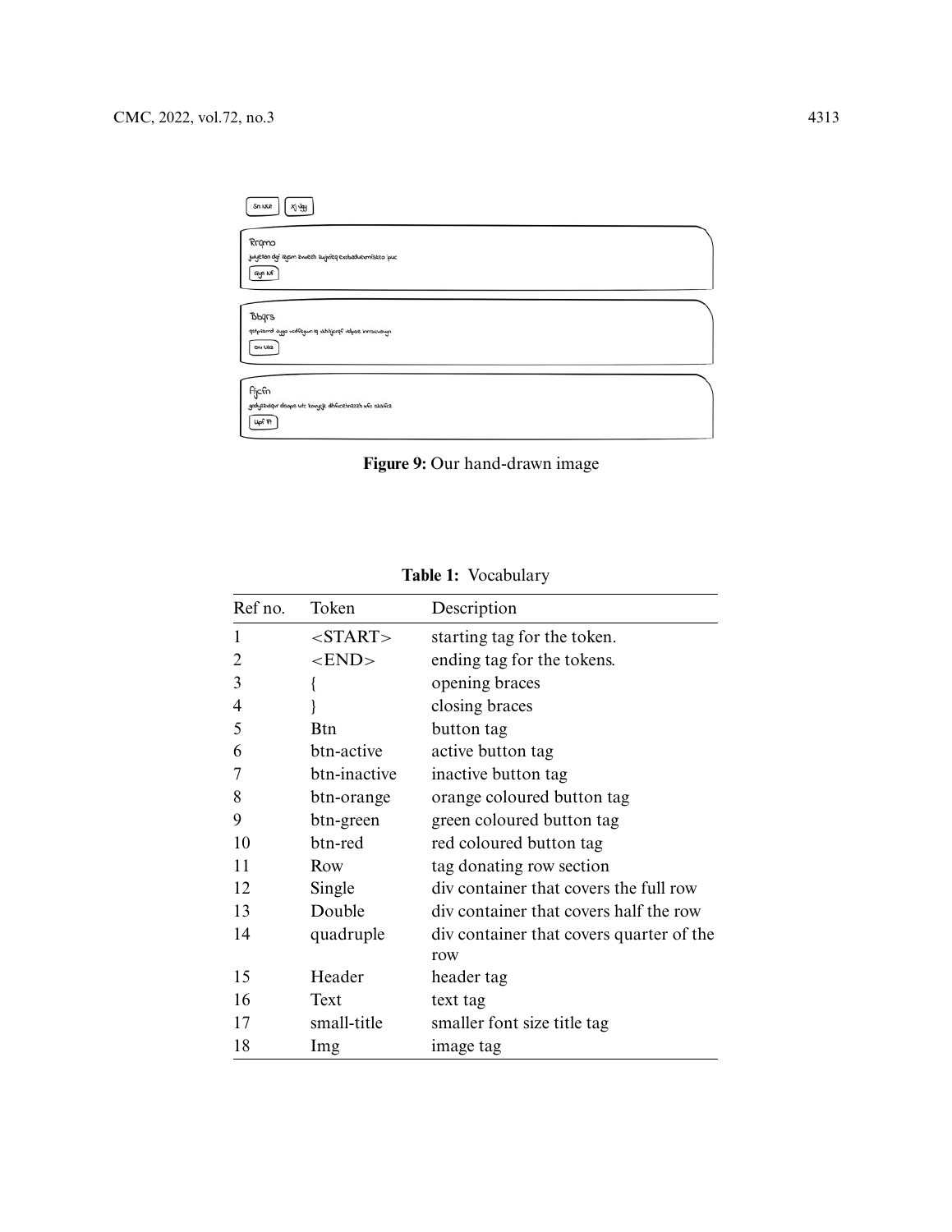<span id="page-11-0"></span>

| Ref no.                     | Layer              | Output shape        | Parameter    |
|-----------------------------|--------------------|---------------------|--------------|
|                             | Embedding          | (None, 48, 50)      | 900          |
| $\mathcal{D}_{\mathcal{A}}$ | <b>Input Layer</b> | (None, 256, 256, 3) | $\theta$     |
| 3                           | GRU                | (None, 48, 128)     | 68736        |
|                             | Sequential         | (None, 48, 1024)    | 135414288    |
|                             | GRU 2              | (None, 48, 128)     | 98688        |
| 6                           | Concatenate        | (None, 48, 1152)    | $\mathbf{0}$ |
|                             | $GRU_3$            | (None, 48, 512)     | 2557440      |
| 8                           | GRU 4              | (None, 512)         | 1574400      |
|                             | Dense              | (None, 18)          | 9234         |

**Table 2:** Model parameters

## *6.2 Performance Measure*

To measure and evaluate the performance of our model, we used the following methods:

1. **BLEU Score:** To evaluate and analyze the performance of our proposed method we use to evaluate it using a batch of images on the BLEU, or the Bilingual Evaluation Understudy metric, it is a score for comparing a candidate translation of the text to one or more reference translations, where 1.0 would represent a perfect score whilst a 0.0 would indicate a poor score. It is mathematically expressed as:

$$
Unigram precision (P) = \frac{m}{w_t}
$$
\n(1)

which is the N-gram precision bounded above by the highest count of n-grams in any reference sentence.

$$
Brevity\;penalty\;(p) = \begin{cases} 1 & \text{if } c > r \\ e\left(1 - \frac{r}{c}\right) & \text{if } c \le r \end{cases} \tag{2}
$$

a penalty added for short translations.

$$
BLEU = p.e \sum_{n=1}^{N} \left( \frac{1}{N} * \log P_n \right)
$$
 (3)

consists of the brevity penalty and the geometric mean of N-gram precisions.

2. **Spacy's document similarity:** Spacy's similarity refers to the semantic similarity between words, phrases or even between two whole documents. The core logic behind this is to create two representative vectors of two items; using either universal vector created from pre-trained models like word2vec, glov, fasttext, bartetc, spacy similarity is a cosine similarity between the internal vectors for the document spacy creates. We selected five random documents with each predicted and actual translation, and by using spacy's similarity, we obtained results in [Tab. 3.](#page-12-0)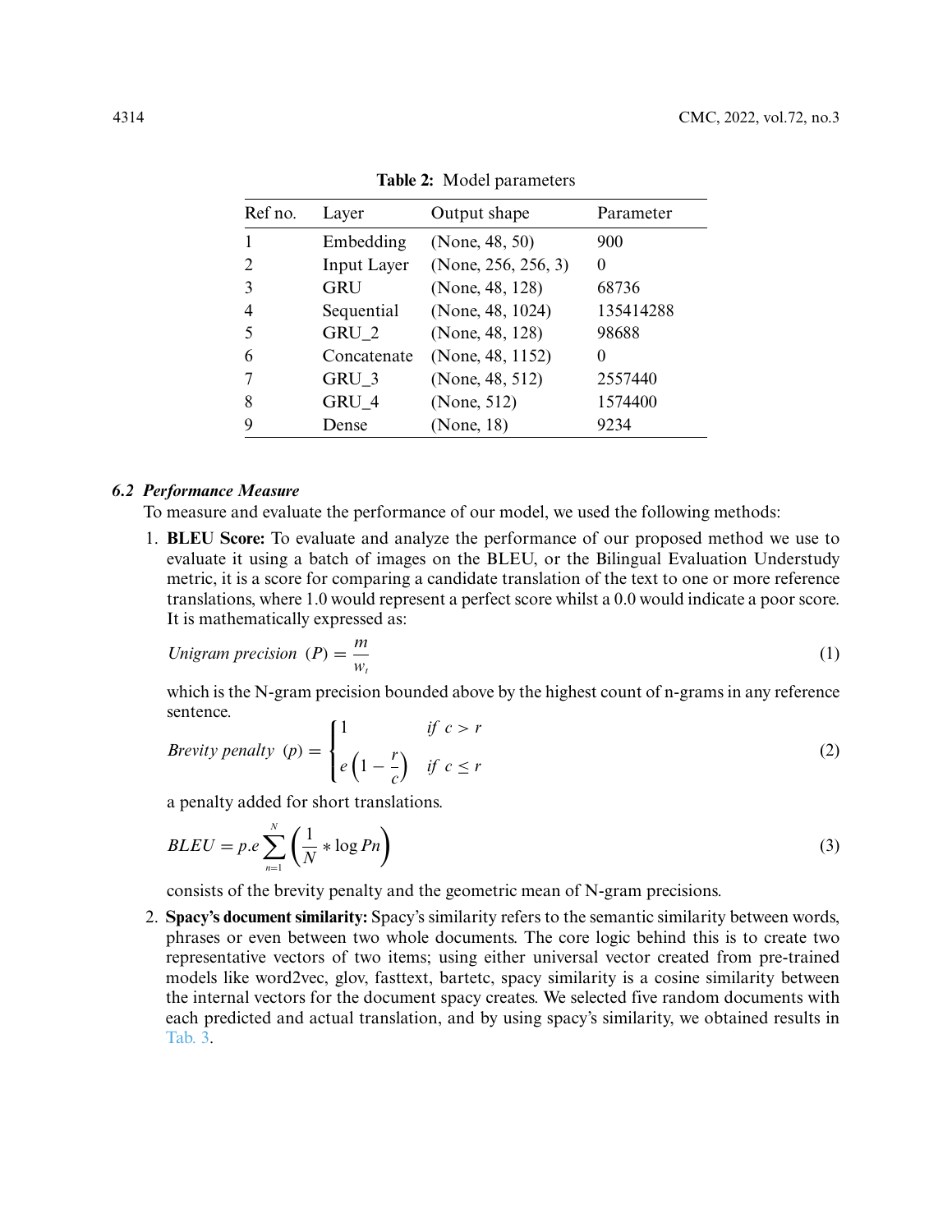<span id="page-12-0"></span>

| Ref no.                     | Similarity         |
|-----------------------------|--------------------|
|                             | 0.9198421346903709 |
| $\mathcal{D}_{\mathcal{L}}$ | 0.9986393236624259 |
| $\mathbf{z}$                | 0.9981439951832412 |
|                             | 0.9921174511226027 |
|                             | 0.9940782151415509 |

**Table 3:** Spacy's document similarity

## *6.3 Results and Analysis*

As shown in [Tabs. 2–5](#page-11-0) and their associated graphs in [Figs. 10–12,](#page-13-0) the training process for the model on our altered dataset consisting of over 6300 files shows the gradual decrease in the loss and validation loss values after each batch was trained. We trained our images over four batches to accommodate the complex pre-processing required before our training process. We observed from the results we collected that there were spikes amidst the validation loss values and have concluded that it was caused mainly because the dataset was synthesized to produce a hand-drawn feel and was not hand-drawn apart from the addition of the newer element.

|          | Batch 1      |                      | Batch 2       |                      |
|----------|--------------|----------------------|---------------|----------------------|
| Epoch    | Loss (B1)    | Validation loss (B1) | Loss (B2)     | Validation loss (B2) |
| $\theta$ | 1.810527562  | 1.019041462          | 0.1393571585  | 0.1262309174         |
| 1        | 0.7119945834 | 0.523254671          | 0.1314871309  | 0.1204248799         |
| 2        | 0.4200088239 | 0.3024036242         | 0.1253236435  | 0.1284791624         |
| 3        | 0.2752406637 | 0.2435374795         | 0.1172689563  | 0.1129708358         |
| 4        | 0.2346654019 | 0.2117428654         | 0.1110115367  | 0.1218733783         |
| 5        | 0.1964809008 | 0.2054587587         | 0.1072947877  | 0.1095917118         |
| 6        | 0.1793122481 | 0.171840534          | 0.100063439   | 0.1405449001         |
| 7        | 0.1700920767 | 0.1855002354         | 0.09747299706 | 0.1391996284         |
| 8        | 0.1651249885 | 0.1623811646         | 0.09498966053 | 0.1033399156         |
| 9        | 0.1565822626 | 0.1825149895         | 0.08927372812 | 0.1195550857         |

**Table 5:** Third and fourth batch epoch, loss, validation loss

|          | Batch 3      |                             | Batch 4      |                             |
|----------|--------------|-----------------------------|--------------|-----------------------------|
| Epoch    | Loss(B3)     | <i>Validation loss</i> (B3) | Loss(B4)     | <i>Validation loss</i> (B4) |
| $\theta$ | 0.2714013859 | 0.1409717719                | 0.1201789499 | 0.1167939797                |
|          | 0.1282625072 | 0.2286272529                | 0.1085395017 | 0.1304072287                |

(Continued)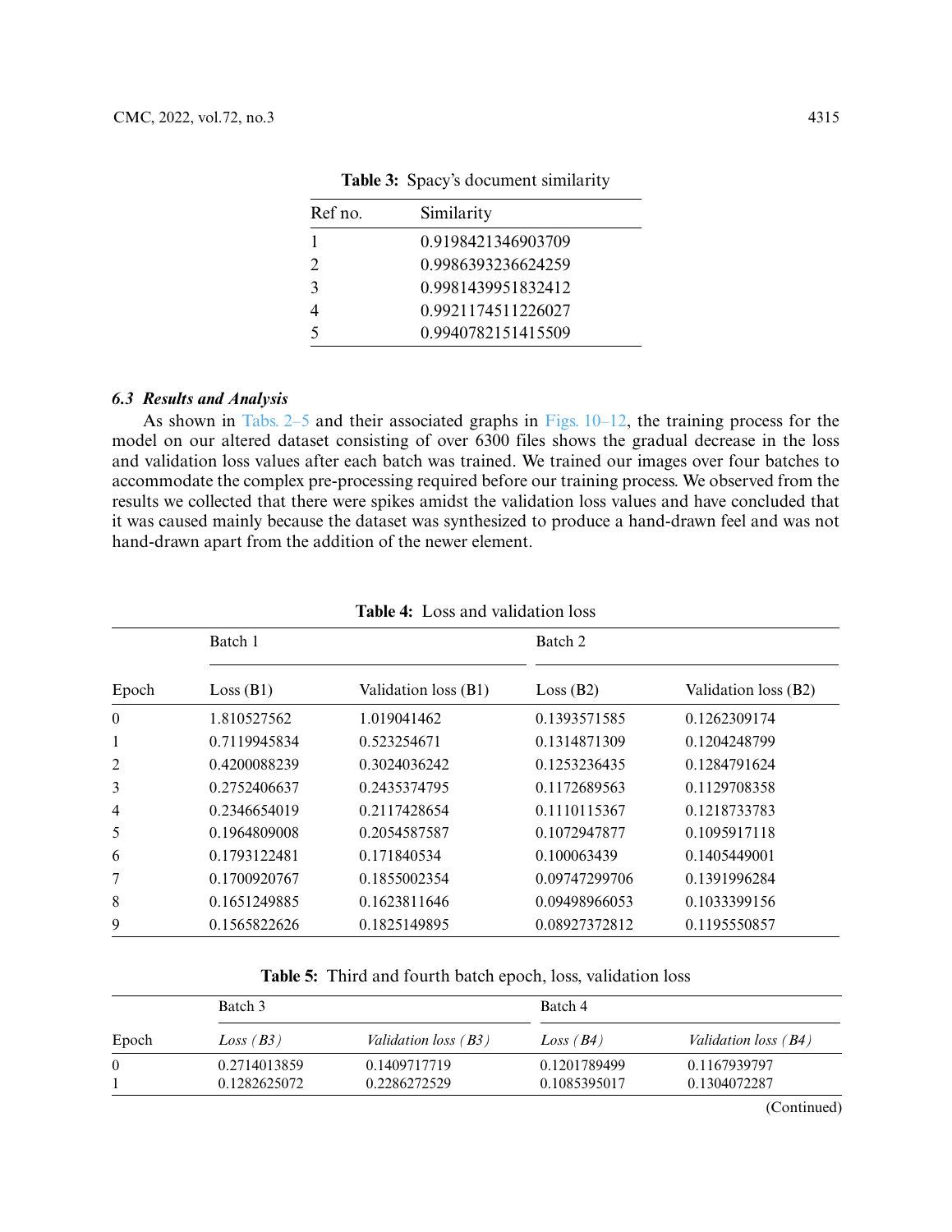| <b>Table 5: Continued</b> |               |                             |               |                        |
|---------------------------|---------------|-----------------------------|---------------|------------------------|
|                           | Batch 3       |                             |               |                        |
| Epoch                     | Loss(B3)      | <i>Validation loss</i> (B3) | Loss(B4)      | Validation loss $(B4)$ |
| 2                         | 0.1155536701  | 0.1328662336                | 0.1000736975  | 0.1105456484           |
| 3                         | 0.1003801154  | 0.1922926778                | 0.0921522197  | 0.1258771133           |
| $\overline{4}$            | 0.09802151081 | 0.1574381596                | 0.08878851081 | 0.1056628559           |
| 5                         | 0.09681803485 | 0.1260038112                | 0.08384299183 | 0.1078268196           |
| 6                         | 0.08836132215 | 0.1588779345                |               |                        |
| 7                         | 0.0836164189  | 0.116681695                 |               |                        |
| 8                         | 0.08256914456 | 0.1166688687                |               |                        |
| 9                         | 0.07968492299 | 0.1336399116                |               |                        |



<span id="page-13-0"></span>**Figure 10:** Graph of loss and validation loss values for the batch (1st, 2nd) *vs.* epoch size

In [Figs. 10a](#page-13-0) and [11a,](#page-14-0) we can see that our model's loss score and validation score are moving side by side, but as we progress further in [Figs. 10b](#page-13-0) and [11b,](#page-14-0) the validation score becomes increasingly jagged. By observing the graph and its lines, it is clear that the model is overfitted. Although the newer element we introduced, i.e., hand-drawn images, into the dataset, all the other elements were synthesized to produce the effect of a handmade drawing. This caused our model to learn the synthesized part of the dataset to the extent that it caused negative impact on overall results.

However, some of the negative impacts were reduced using overfitting reduction techniques, namely by adding Gaussian noise and increasing the dropout of nodes. The model incorporated with these techniques was trained again. We can see in [Fig. 13,](#page-14-1) and [Tab. 6](#page-15-0) do somewhat mitigate the negative effects of a synthesized dataset, but ultimately it reduces accuracy.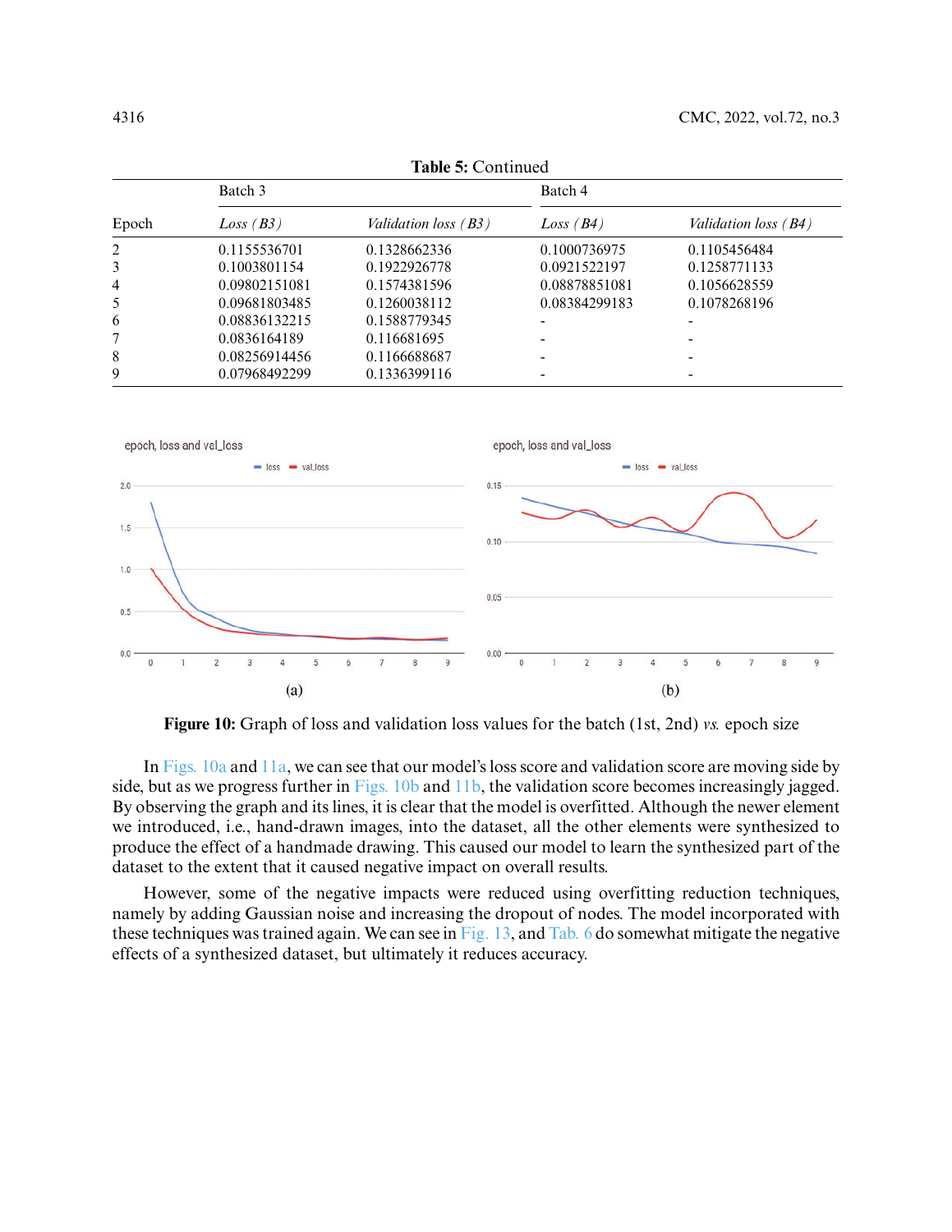

<span id="page-14-0"></span>**Figure 11:** Graph of loss and validation loss values for the batch (3rd, 4th) *vs.* epoch size



**Figure 12:** Graph of loss and validation loss for all the batches *vs.* epoch size



<span id="page-14-1"></span>**Figure 13:** Graph of final loss and validation loss values of each batch in M1 and M2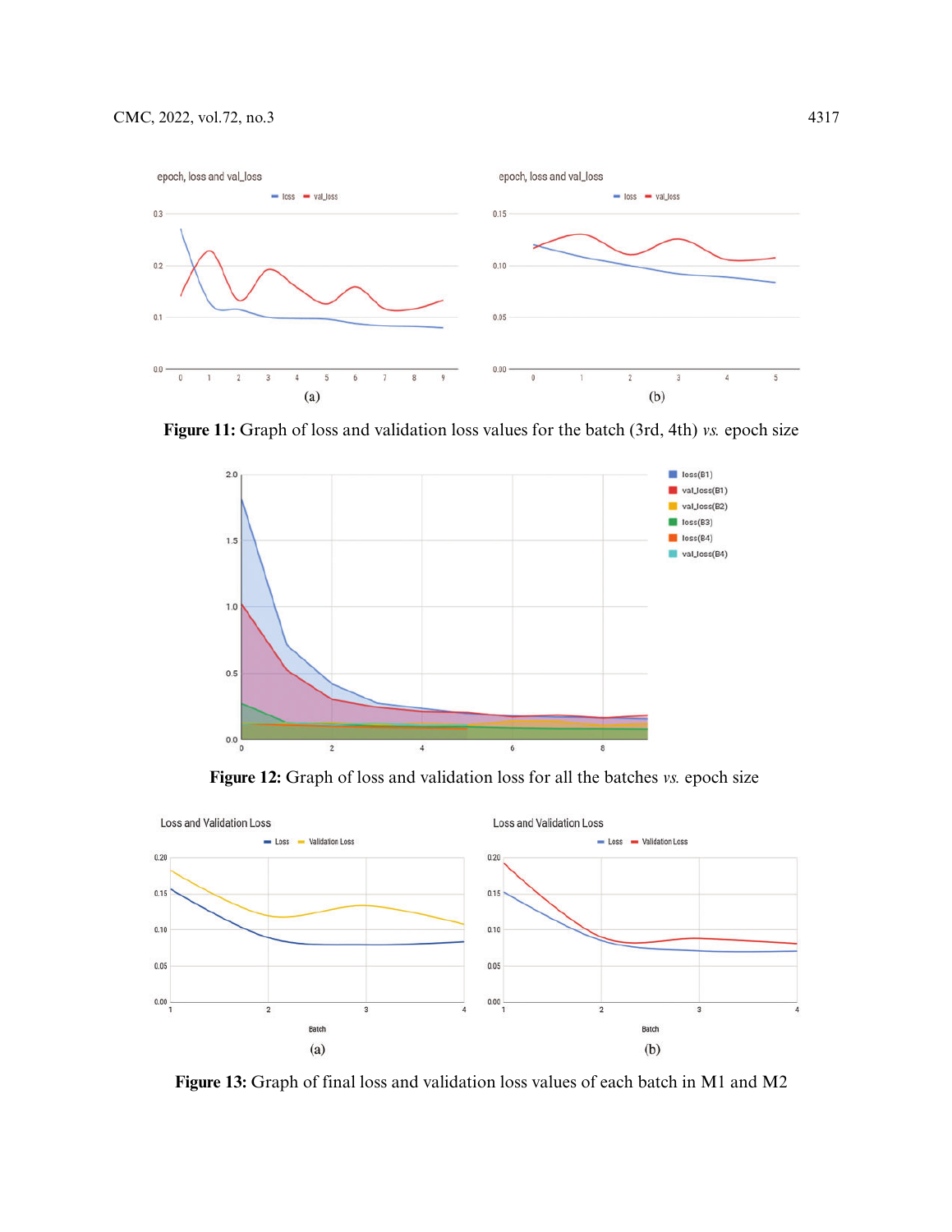|              | M1            |                        | M <sub>2</sub> |                        |
|--------------|---------------|------------------------|----------------|------------------------|
| Batch        | Loss          | <i>Validation loss</i> | Loss           | <i>Validation loss</i> |
| $\mathbf{1}$ | 0.1565822626  | 0.1825149895           | 0.1525533622   | 0.1924324221           |
| 2            | 0.08927372812 | 0.1195550857           | 0.0853459232   | 0.0901312341           |
| 3            | 0.07968492299 | 0.1336399116           | 0.0713423424   | 0.0881313123           |
| 4            | 0.08384299183 | 0.1078268196           | 0.0710324202   | 0.0813042943           |

<span id="page-15-0"></span>**Table 6:** Comparison of loss values between original model (M1) and our modified model (M2)

In the end, we obtained an average BLEU score of 0.8785 and received a favorable outcome from spacy's document similarities. However, these results can be further refined by using a dataset of actual hand-drawn images instead of synthesized images and increasing the quantity of the overall dataset with more significant variation. The model parameters can then be readjusted to coincide with the dataset to produce a better result.

## **7 Conclusions**

Our proposed method of Transforming Hand Drawn Wireframes into Front-End Code based on multi-model Deep Learning techniques can successfully translate hand-drawn images based on an established vocabulary with high accuracy and less time if the user adheres to will result in a clean output for an Html front-end page. We enhanced the previous studies on the subject by increasing the sample size of the preliminary dataset and added a newer element for classification and an analysis of its performance. Various optimizations were made in the model to process the complicated data with more ease and greater accuracy than previous implementations.

Our study into the subject of image conversion and multi-model deep learning techniques also made us aware of the limitations that a project like this has, namely that, to further increase the accuracy of this or a model of similar nature, a far greater dataset of quality and quantity will be required, along with training for much greater variations and elements by using data based on actual drawings that contain noise as well, because as our results concluded there are bound to be limitations to a synthetically produced image. With the work done in this paper multi-model approach, enough groundwork has been established for further extension of this work as deep learning, and computer vision are both emerging fields.

**Author Contributions:** S.R. Conceptualization and Methodology; A.A. Software, Writing—review & editing; S.S. funding acquisition; and A.M. Editing.

**Acknowledgement:** We would like to thank Sir Syed CASE Institute of Technology for their resources and help throughout both the development of this project, as well as our time gaining the knowledge and tools we would need to succeed in the professional world and Tony Beltramelli for providing us with the base dataset and his precious work on his paper on which we extended our research.

**Funding Statement:** The authors received no specific funding for this study.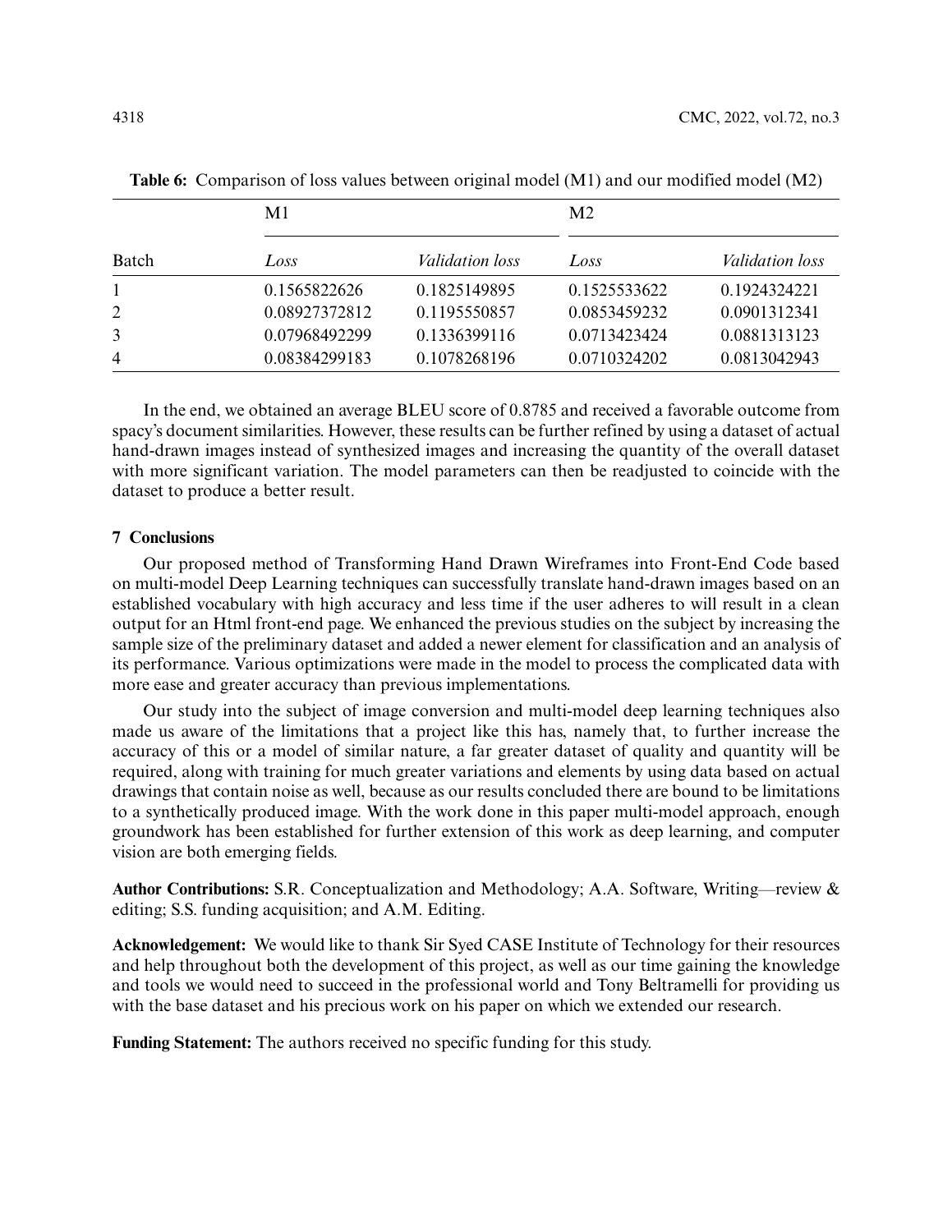**Conflicts of Interest:** The authors declare that they have no conflicts of interest to report regarding the present study.

## **References**

- <span id="page-16-0"></span>[1] A. Robinson, "Sketch2code: Generating a website from a paper mockup," *ArXiv*, 2019. [Online]. Available: [https://arxiv.org/abs/1905.13750.](https://arxiv.org/abs/1905.13750)
- <span id="page-16-5"></span>[2] M. Sonka, V. Hlavac and R. Boyle, "Image processing, analysis, and machine vision,"*Thomso*, pp. 507–542, 1993.
- <span id="page-16-1"></span>[3] X. Zhang and S. Xu, "Research on image processing technology of computer vision algorithm," in *2020 Int. Conf. on Computer Vision, Image and Deep Learning (CVIDL)*, Chongqing, China, pp. 122–124, 2020.
- <span id="page-16-2"></span>[4] T. Beltramelli, "Pix2code: Generating code from a graphical user interface screenshot," *ArXiv*, 2017. [Online]. Available: [https://arxiv.org/abs/1705.07962.](https://arxiv.org/abs/1705.07962)
- <span id="page-16-3"></span>[5] K. N. Haque, M. A. Yousuf and R. Rana, "Image denoising and restoration with CNN-LSTM encoder decoder with direction attention," *ArXiv*, 2018. [Online]. Available: [https://arxiv.org/abs/1801.05141.](https://arxiv.org/abs/1801.05141)
- <span id="page-16-4"></span>[6] J. Ferreira, A. Restivo and H. S. Ferreira, "Automatic generation of synthetic website wireframe datasets from source code," M.S. Dissertation, University in Porto, Portugal, 2020.
- <span id="page-16-6"></span>[7] A. Garcia, "A review on deep learning techniques applied to semantic segmentation,"*ArXiv*, 2017. [Online]. Available: [https://arxiv.org/abs/1704.06857.](https://arxiv.org/abs/1704.06857)
- [8] J. Han, D. Zhang, G. Cheng, N. Liu and D. Xu, "Advanced deep-learning techniques for salient and category-specific object detection: A survey," In *IEEE Signal Processing Magazine*, vol. 35, no. 1, pp. 84– 100, 2018.
- <span id="page-16-7"></span>[9] E. Nishani and B. Çiço, "Computer vision approaches based on deep learning and neural networks: Deep neural networks for video analysis of human pose estimation," in *2017 6th Mediterranean Conf. on Embedded Computing (MECO)*, Bar, Montenegro, pp. 1–4, 2017.
- <span id="page-16-8"></span>[10] P. Mayhew and C. Worsley, "Software prototyping: The management implications", P.h.D. dissertation, 2019.
- <span id="page-16-9"></span>[11] S. Yacoob, "Paving the way for software prototyping," [Online]. Available: [https://www.justinmind.com/](https://www.justinmind.com/blog/ui-sketching/) [blog/ui-sketching/](https://www.justinmind.com/blog/ui-sketching/) seen June 2021.
- <span id="page-16-10"></span>[12] S. Sutipitakwong and P. Jamsri, "Pros and cons of tangible and digital wireframes," in *2020 IEEE Frontiers in Education Conference (FIE)*, Uppsala, Sweden, pp. 1–5, 2020.
- <span id="page-16-11"></span>[13] "Refsnes Data, "Introduction to html," [Online]. Available: <https://www.w3schools.com/html/> seen June 2021.
- <span id="page-16-12"></span>[14] "Winnie Nguyen, "Why is Low-fidelity wireframe important in product design?" Available: [https://](https://uxdesign.cc/why-low-fidelity-wireframe-curious-in-product-design-c7bea87bc23d) [uxdesign.cc/why-low-fidelity-wireframe-curious-in-product-design-c7bea87bc23d](https://uxdesign.cc/why-low-fidelity-wireframe-curious-in-product-design-c7bea87bc23d) seen June 2021.
- <span id="page-16-13"></span>[15] J. Erikson, "Smart UX: High fidelity wireframes," Available: [https://usabilitygeek.com/smart-ux-high](https://usabilitygeek.com/smart-ux-high-fidelity-wireframes/)[fidelity-wireframes/](https://usabilitygeek.com/smart-ux-high-fidelity-wireframes/) seen June 2021.
- <span id="page-16-14"></span>[16] Y. Lecun, Y. Bengio and G. Hint, "Deep learning review," Available: [http://www.personal.psu.edu/lxx6/](http://www.personal.psu.edu/lxx6/DeepLearning.pdf) [DeepLearning.pdf](http://www.personal.psu.edu/lxx6/DeepLearning.pdf) seen June 2021.
- <span id="page-16-15"></span>[17] Refsnes Data, "Introduction to css," Available: <https://www.w3schools.com/css/> last seen June 2021.
- <span id="page-16-16"></span>[18] Introduction to javascript," Available: <https://www.w3schools.com/js/> seen June 2021.
- <span id="page-16-17"></span>[19] Misko Hevery, "What is angularjs?" Available: <https://docs.angularjs.org/guide/introduction> seen June 2021.
- <span id="page-16-18"></span>[20] J. Alammar, "The illustratedword2vec," [Online]. Available: [https://jalammar.github.io/illustrated-word2](https://jalammar.github.io/illustrated-word2vec/) [vec/](https://jalammar.github.io/illustrated-word2vec/) seen July 2021.
- <span id="page-16-19"></span>[21] J. Brownlee, "A gentle introduction to calculating the bleu score for text in python," *Deep Learning for Natural Language Processing*, 2017. [Online]. Available: [https://machinelearningmastery.com/calculate](https://machinelearningmastery.com/calculate-bleu-score-for-text-python/)[bleu-score-for-text-python/.](https://machinelearningmastery.com/calculate-bleu-score-for-text-python/)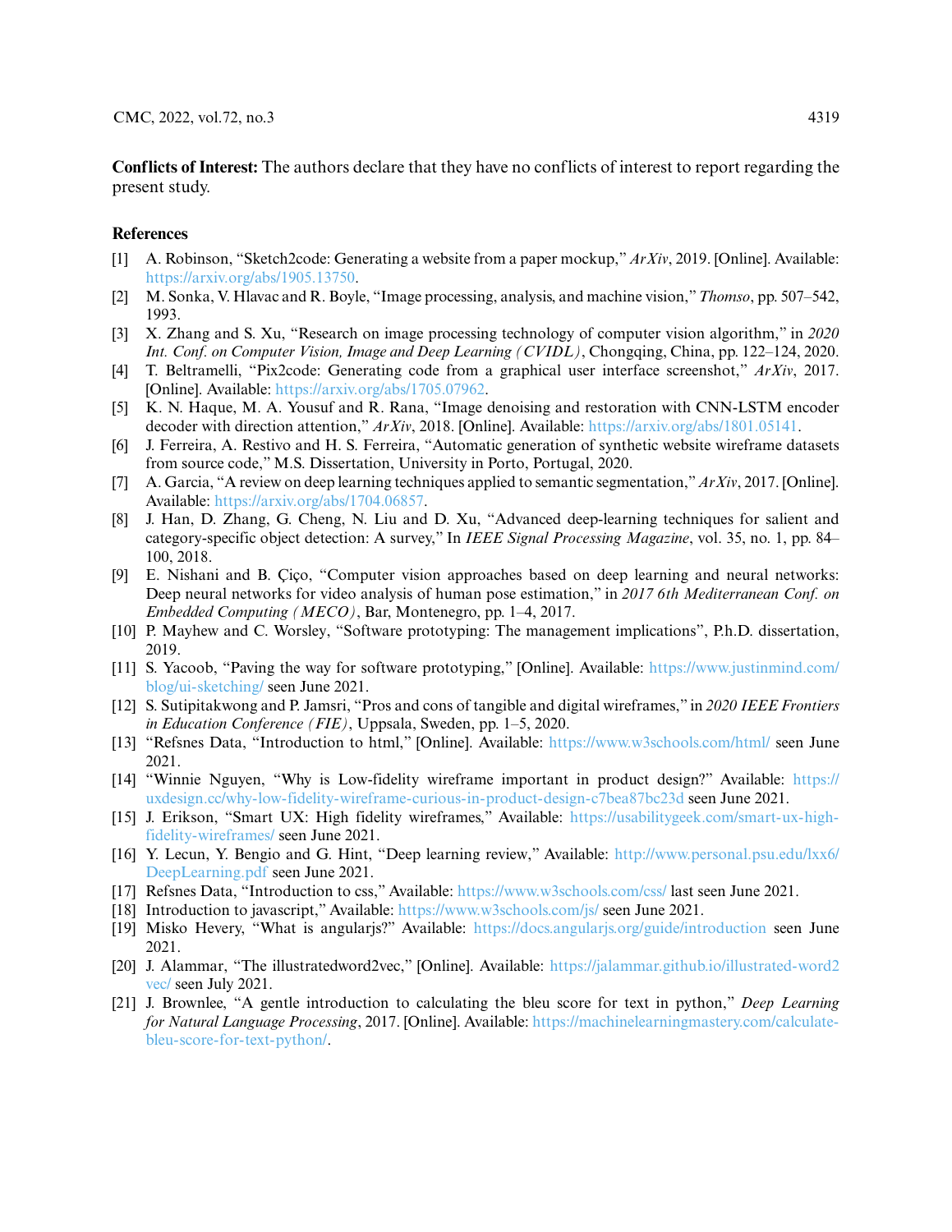- <span id="page-17-0"></span>[22] N. O. Mahony, S. Campbell, A. Carvalho, S. Harapanahalli, G. V. Hernandez *et al.,* "Deep learning vs. traditional computer vision", *Advances in Computer Vision. CVC 2019. Advances in Intelligent Systems and Computing*, vol. 943, Cham, Springer, 2020.
- <span id="page-17-1"></span>[23] T. A. Nguyen and C. Csallner, "Reverse engineering mobile application user interfaces with remaui (t)," in *2015 30th Ieee/Acm Int. Conf. on Automated Software Engineering (Ase)*, Lincoln, NE, USA, pp. 248–259, 2015.
- <span id="page-17-2"></span>[24] G. Vamvakas, B. Gatos, N. Stamatopoulos and S. J. Perantonis, "A complete optical character recognition methodology for historical documents,*"* in *2008 the Eighth IAPR International Workshop on Document Analysis Systems*, Nara, Japan, pp. 525–532, 2008.
- <span id="page-17-3"></span>[25] M. Balog, A. L. Gaunt, M. Brockschmidt, S. Nowozin and D. Tarlow, "Deepcoder: Learning to write programs," *ArXiv*, 2017.
- <span id="page-17-4"></span>[26] J. A. Landay and B. A. Myers, "Sketching interfaces: Toward more human interface design," in *Computer*, vol. 34, no. 3, pp. 56–64, 2001.
- <span id="page-17-5"></span>[27] R. G. Zhou and D. Q. Liu, "Quantum image edge extraction based on improved sobel operator," *International Journal of Theoretical Physics,* vol. 58, pp. 2969–2985, 2019.
- <span id="page-17-6"></span>[28] A. Sherstinsky, "Fundamentals of recurrent neural network (rnn) and long short-term memory (lstm) network," *ArXiv*, 2021.
- <span id="page-17-7"></span>[29] Y. Liu, M. M. Cheng, X. Hu, J. W. Bian, L. Zhang *et al.,* "Richer convolutional features for edge detection," *ArXiv*, 2013. [Online]. Available: [https://arxiv.org/pdf/1612.02103.pdf.](https://arxiv.org/pdf/1612.02103.pdf)
- <span id="page-17-8"></span>[30] O. Ronneberger, P. Fischer and T. Brox "U-Net: Convolutional networks for biomedical image segmentation," *ArXiv*, 2015 [Online]. Available: [https://arxiv.org/pdf/1505.04597.pdf.](https://arxiv.org/pdf/1505.04597.pdf)
- <span id="page-17-9"></span>[31] F. Shammala and W. Ashour, "Color based image segmentation using different versions of Kmean in two spaces," *Global Advanced Research Journal of Engineering, Technology and Innovation*, vol. 1, no. 9, pp. 30–41, 2013.
- <span id="page-17-10"></span>[32] R. Rana, J. Epps, R. Jurdak, X. Li, R. Goecke, M. Breretonk and J. Soar *et al.,* "Gated recurrent unit (gru) for emotion classification from noisy speech," *ArXiv*, 2016 [Online]. Available: [https://arxiv.pdf/1](https://arxiv.pdf/1org/801.06105.pdf) [org/801.06105.pdf.](https://arxiv.pdf/1org/801.06105.pdf)
- <span id="page-17-11"></span>[33] J. Brownlee, "Why one-hot encode data in machine learning?" *Data Preparation*, 2017. [Online]. Available: <https://machinelearningmastery.com/why-one-hot-encode-data-in-machine-learning/> seen July 2021.
- <span id="page-17-12"></span>[34] T. Nayak and H. T. Ng, "Effective modeling of encoder-decoder architecture for joint entity and relation extraction," *Thirty-Fourth AAAI Conference on Artificial Intelligence*, vol. 34, no. 05, pp. 8528–8535, 2020.
- <span id="page-17-13"></span>[35] T. Beltramelli, "Github," [Online]. Available: <https://github.com/tonybeltramelli/pix2code> seen July 2021.
- <span id="page-17-14"></span>[36] Thomas Wood, "What is the softmax function?" Available: [https://deepai.org/machine-learning-glossary](https://deepai.org/machine-learning-glossary-and-terms/softmax-layer/seen)[and-terms/softmax-layer/seen](https://deepai.org/machine-learning-glossary-and-terms/softmax-layer/seen) July 2021.
- <span id="page-17-15"></span>[37] I. Sriram and A. K. Hosseini "Research agenda in cloud technologies," *ArXiv*, 2010. [Online]. Available: [https://arxiv.org/ftp/arxiv/papers/1001/1001.3259.pdf.](https://arxiv.org/ftp/arxiv/papers/1001/1001.3259.pdf)
- <span id="page-17-16"></span>[38] Y. Hu, A. Huber, J. Anumula and S. Liu, "Overcoming the vanishing gradient problem in plain recurrent networks," *ArXiv*, 2018 [Online]. Available: [https://arxiv.org/abs/1801.06105.](https://arxiv.org/abs/1801.06105)
- <span id="page-17-17"></span>[39] Twitter bootstrap, [Online]. Available: <https://getbootstrap.com/2.0.2/> seen July 2021.
- <span id="page-17-18"></span>[40] R. Liu, J. Mao, "Research on improved canny edge detection algorithm," in *2018 2nd International Conference on Electronic Information Technology and Computer Engineering (EITCE 2018)*, Berlin, vol. 232, pp. 1–4, 2018.
- <span id="page-17-19"></span>[41] R. C. Staudemeyer and E. R. Morris, "Understanding LSTM–a tutorial into long short-term memory recurrent neural networks," *ArXiv*, 2019. [Online]. Available: [https://arxiv.org/pdf/1909.09586.pdf.](https://arxiv.org/pdf/1909.09586.pdf)
- <span id="page-17-20"></span>[42] S. Yuheng and Y. Hao "Image segmentation algorithms overview,"*ArXiv*, 2017. [Online]. Available: [https://](https://arxiv.org/ftp/arxiv/papers/1707/1707.02051.pdf) [arxiv.org/ftp/arxiv/papers/1707/1707.02051.pdf](https://arxiv.org/ftp/arxiv/papers/1707/1707.02051.pdf) seen July 2021.
- <span id="page-17-21"></span>[43] L. Yang, Z. Ma, L. Zhu and L. Liu, "Research on the visualization of spatio-temporal data," in *6th Annual 2018 Int. Conf. on Geo-Spatial Knowledge and Intelligence*, Hubei, China, vol. 234, no. 1, pp. 012013. IOP Publishing, 14–16 December, 2019.